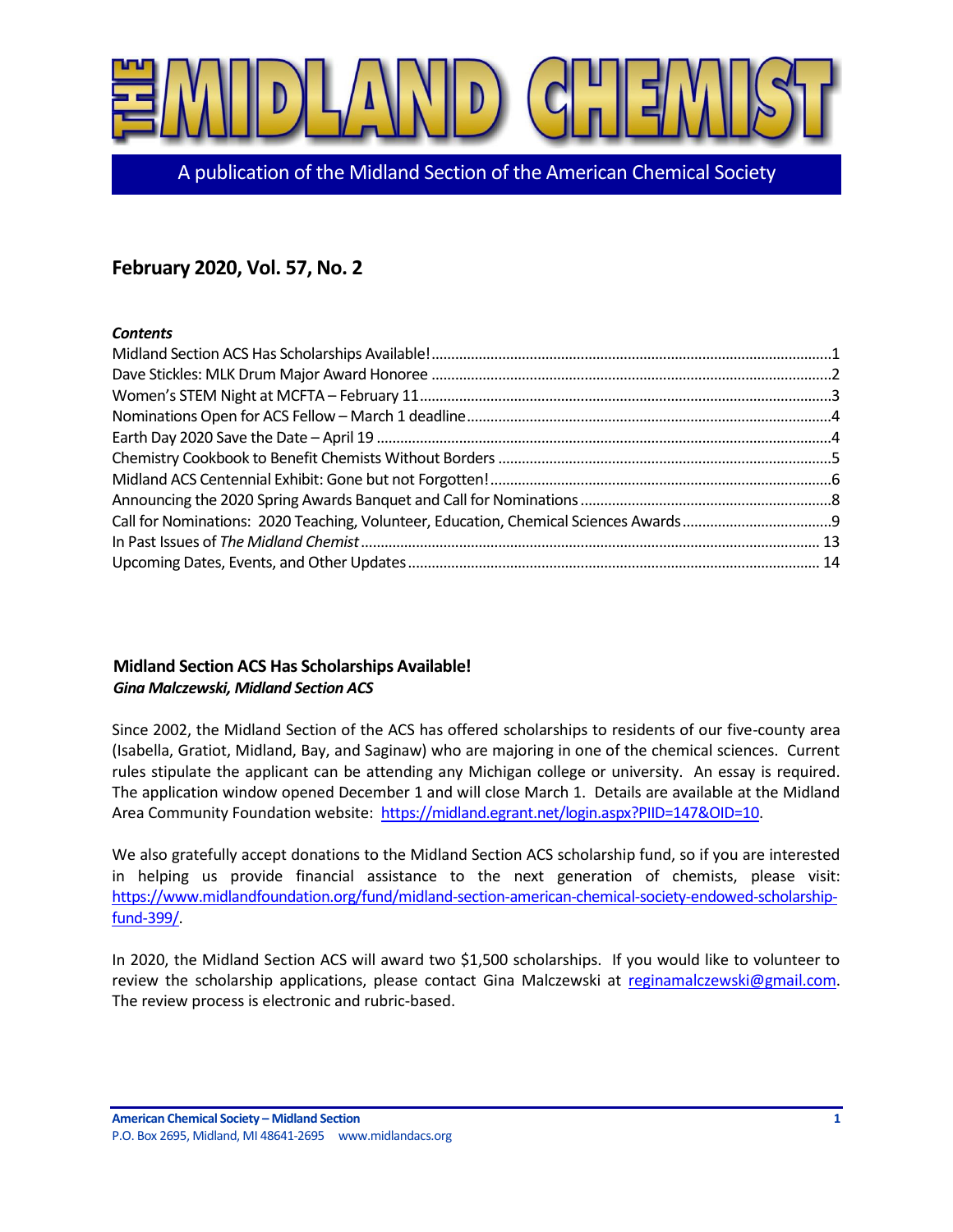## <span id="page-1-0"></span>**Dave Stickles: MLK Drum Major Award Honoree** *Gina Malczewski, Midland Section ACS*

Long-time ACS volunteer and Mid-Michigan Technicians Group (MMTG) member Dave Stickles was honored for his service to education at the Great Lakes Bay Regional Martin Luther King Jr. Celebration on Wednesday, Jan. 22, at 7 p.m. in SVSU's Malcolm Field Theatre for Performing Arts. Dave received the Midland County Drum Major Award; Carolyn Wierda was recognized by Bay County and the late Charles McNair by Saginaw County.

Dave has served in multiple capacities on the Board for the Michigan Chapter of The Huntington's Disease Society of America since 2000. He has been a Midland Special Olympics assistant coach for basketball and softball, and is currently helping as a referee/umpire. For 34 years Dave worked with children in the Midland Big Brothers Big Sisters (BBBS) program, and he coached BBBS – Optimist Wildcat Softball for 44 years.

We are best acquainted with Dave's contributions to ACS—he has served as an officer for MMTG and a Board member for ACS; he has also won Local Section Volunteer of the Year and the National Chemical Technician Award. Dave is a Dow Corning retiree and currently volunteers for nearly every Section Outreach event. He helped organize Sci-Fest (our National Chemistry Week event) for many years, even as it became part of the Great Lakes Bay Regional STEM Festival; he now coordinates the ACS event with Michelle Rivard.

Dave is very deserving of this honor, and of our thanks for his many community contributions- congratulations, Dave!



Photo by Gina Malczewski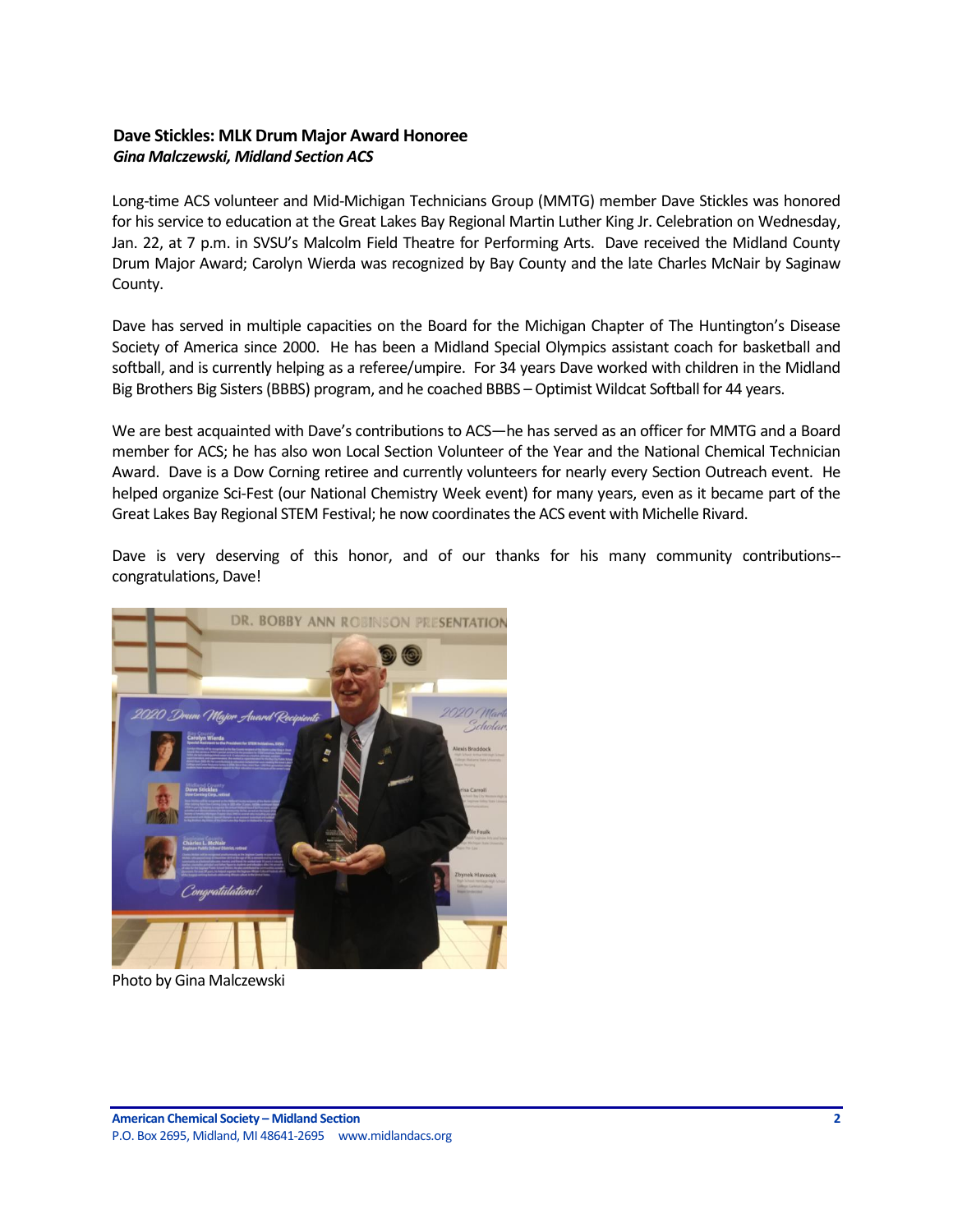# <span id="page-2-0"></span>**Women's STEM Night at MCFTA – February 11** *Midland Center for the Arts*

## **Tuesday, February 11, 2020 | 7 PM**

Doors open at 6 PM, with hands-on activities offered 6 – 7 PM, and following the lecture.

**Location:** Midland Center for the Arts Founders Room

Celebrate International Day of Women and Girls in Science! Everyone – women and men! — are invited to join us for a conversation with area women about the challenges women face in the sciences and hurdles they encounter in reaching the upper echelons of the science world. Stay for fun, hands-on science activities inspired by women scientists from throughout history.

Panelists will include: Robbyn Prange, Associate R&D Director, Dow Germaine Foley, Psychiatry Account Manager, Lundbeck Dr. Katrina Piatek-Jimenez, CMU Mathematics Dept Amy Beasley, Dow Diversity Equity & Inclusion Consultant seconded to Midland Public Schools Shannon Martin, D.O., MPH

*A free and unticketed event. Cash bar will be available.*

Part of the **[Perspectives Series](https://www.mcfta.org/perspectives1920/)** at Midland Center for the Arts. Explore the series **[here](https://www.mcfta.org/perspectives1920/)**.

Sponsors:

Activities sponsored by Alpha Kappa Alpha, Dow STEM Ambassadors, SVSU Department of Electrical & Computer Engineering, and the Society of Women Engineers Mid-Michigan.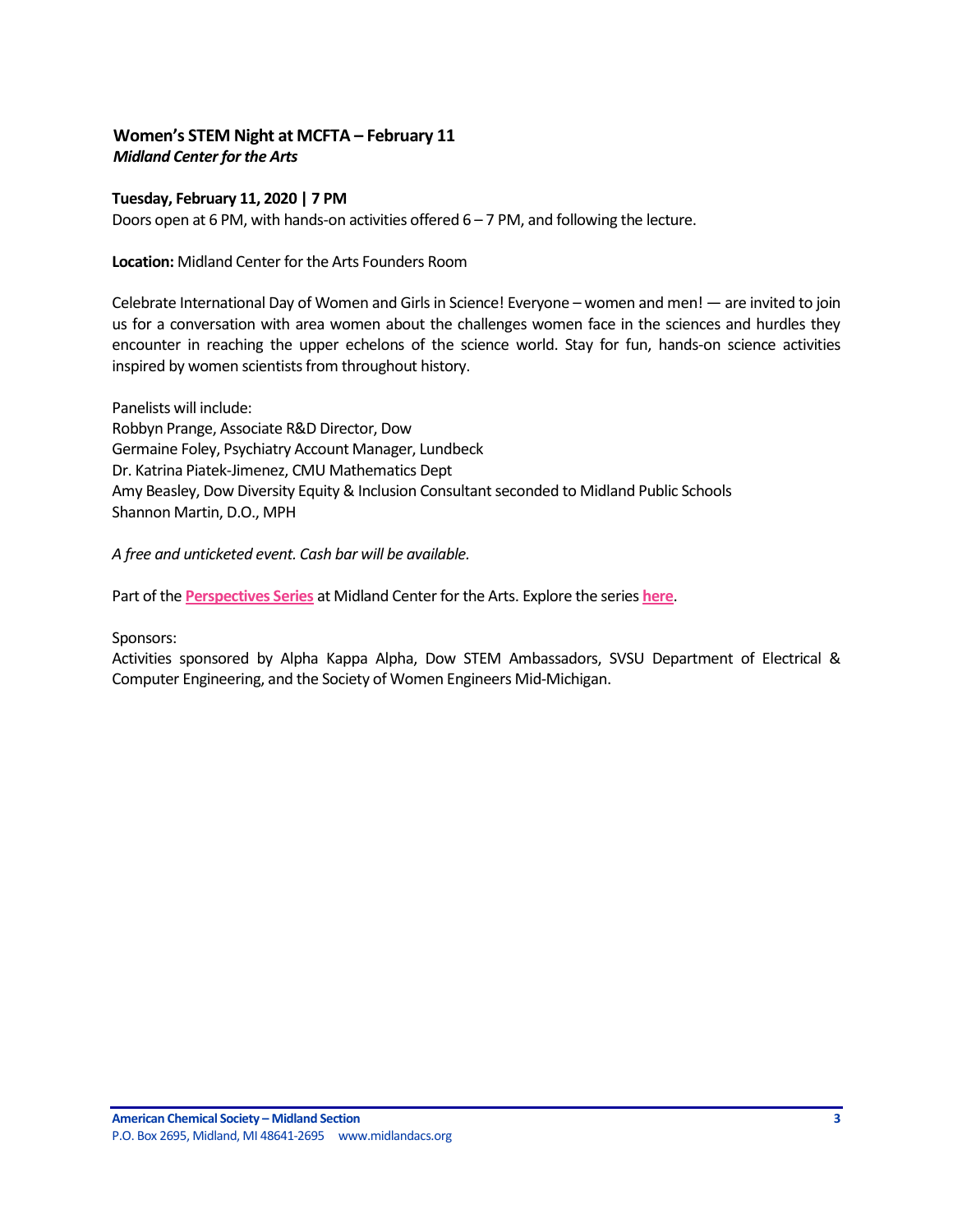# <span id="page-3-0"></span>**Nominations Open for ACS Fellow – March 1 deadline** *Mark Jones, Chair, Midland Section ACS*

Nominations for ACS Fellows are now being accepted and the Midland Local Section Board of Directors is seeking potential nominees. The Local Section can nominate one potential Fellow per year. Nominees for ACS Fellows must be current members, including retired and emeritus members, in good standing of the American Chemical Society. Fellows are selected based on documented excellence and leadership in two broad areas. The first is demonstrated excellence and leadership in chemistry, the profession, education or management. The second is for volunteer service to the ACS. Nominations are asked to address both areas. In addition, nominees must show documented commitment to safety, ethics and conduct consistent with the Chemical Professional's Code of Conduct. Nomination for other awards, including national, regional, or local ACS awards, does not disqualify a member from being nominated for ACS Fellow, and, in fact, may actually help support the nomination. More information can be found on the ACS website at [https://www.acs.org/content/acs/en/funding-and-awards/fellows.html.](https://www.acs.org/content/acs/en/funding-and-awards/fellows.html)

Please forward a brief, up to 300 word description, of potential nominees for the ACS Fellows program to Mark Jones a[t acs\\_mj@mjphd.net](mailto:acs_mj@mjphd.net) before March 1. Self-nominations will be accepted for consideration by the Local Section Board. Suggestions should be made with the full knowledge and consent of the potential nominee. Nominations for ACS Fellows are accepted from ACS National Committees, Divisions, Local Sections and any individual ACS Member.

# <span id="page-3-1"></span>**Earth Day 2020 Save the Date – April 19** *Gina Malczewski, Midland Section ACS*

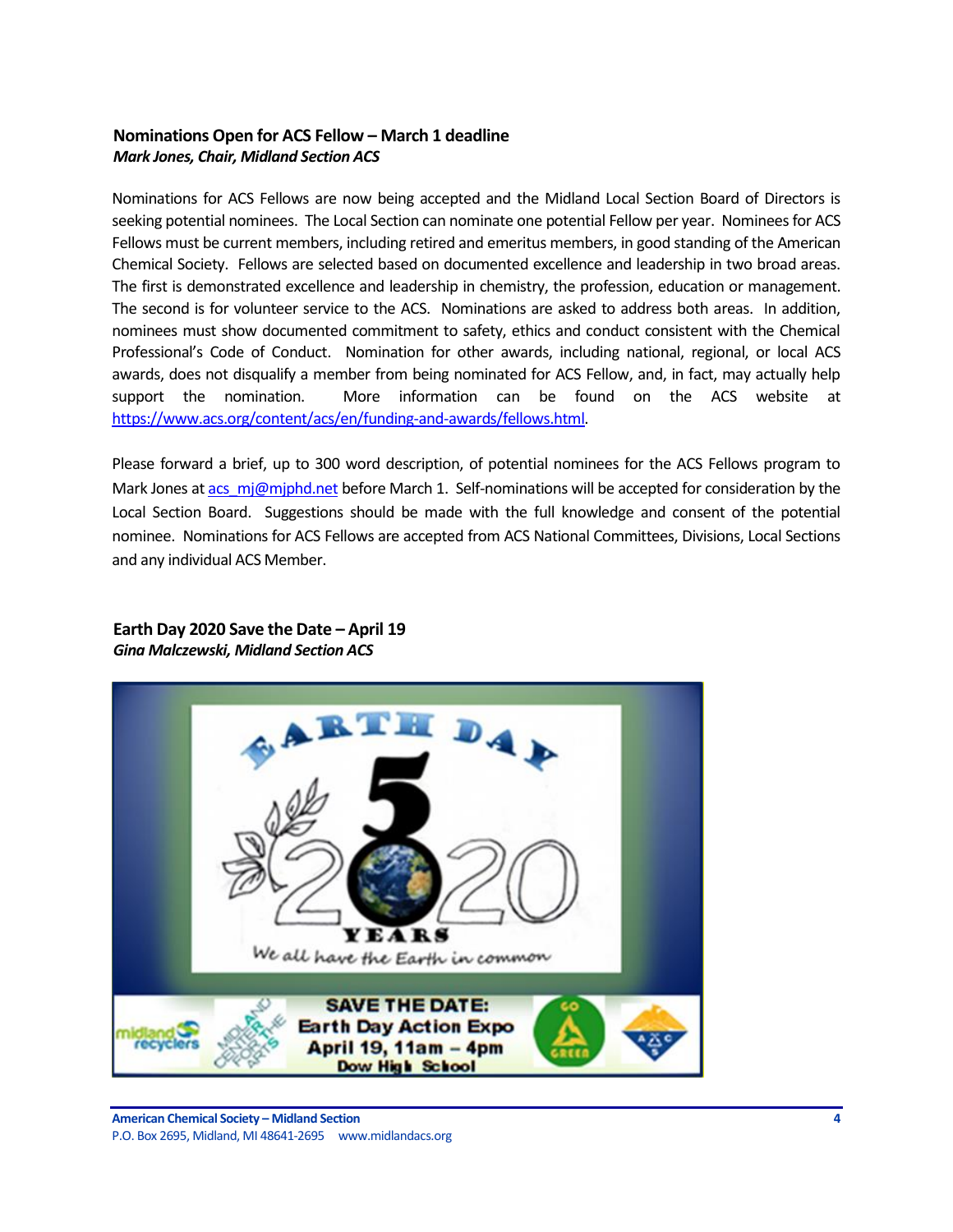# <span id="page-4-0"></span>**Chemistry Cookbook to Benefit Chemists Without Borders** *Ronda L. Grosse, Director, Chemists Without Borders*

We are pleased to announce that a chemistry themed cookbook is now available! This cookbook was put together by students and faculty at the W.M. Keck Science Department, which is a shared resource of the Claremont Colleges in California. The book includes a range of gluten free, vegan, and kid friendly recipes that are laid out in experiment format similar to a laboratory notebook. Over 40 delicious recipes that are sentimental to chemistry community members are included. The price is \$40, and 100% of profits are donated to Chemists Without Borders. The cover page is shown here; please go to [https://www.chemistswithoutborders.org/News/chemistry-cookbook.php](https://nam04.safelinks.protection.outlook.com/?url=https%3A%2F%2Fwww.chemistswithoutborders.org%2FNews%2Fchemistry-cookbook.php&data=02%7C01%7CVLLanger%40dow.com%7C3778d450cf7f4965d80608d7a04d0a0f%7Cc3e32f53cb7f4809968d1cc4ccc785fe%7C0%7C1%7C637154125063073458&sdata=WBXjf6%2BNqNkdbF%2BYguSlJ5xTkf8SJ%2BaeGonj%2Bp%2BhJcY%3D&reserved=0) to view an example recipe, or click [here](https://nam04.safelinks.protection.outlook.com/?url=https%3A%2F%2Fwww.facebook.com%2Fmarketplace%2Fitem%2F458903964770689%2F&data=02%7C01%7CVLLanger%40dow.com%7C3778d450cf7f4965d80608d7a04d0a0f%7Cc3e32f53cb7f4809968d1cc4ccc785fe%7C0%7C1%7C637154125063083449&sdata=wPBWwYYMhk2njTNNBDri9zskbY5z%2BInOGIpjXu9F2Hg%3D&reserved=0) to buy a copy. A PDF version is also available for \$15.

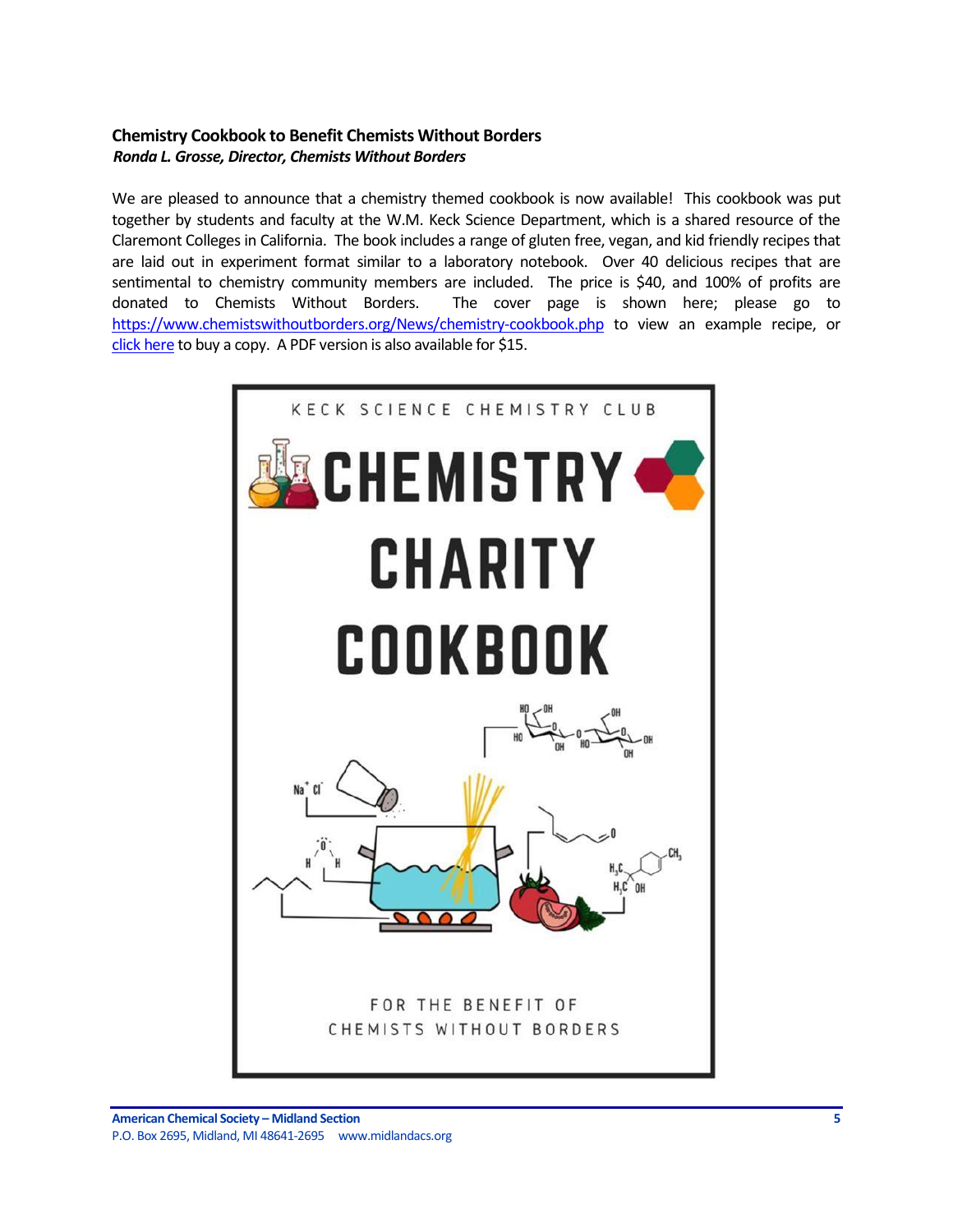# <span id="page-5-0"></span>**Midland ACS Centennial Exhibit: Gone but not Forgotten!** *Gina Malczewski, Midland Section ACS*

The Midland ACS Centennial Exhibit ("A Century of Science and Service") closed on December 21, 2019, after a successful seven-month run at the Herbert D. Doan Midland County History Center on Main Street. The exhibit opened on May 10 with a reception; throughout the year hands-on programs at the Doan featured Saran™ Wrap, STYROFOAM, Silly Putty, superabsorbent polymer and Holiday Science (with a red-green theme). The Halloween/National Chemistry Week event at the exhibit attracted 200 attendees, and the Sam Kean presentation/book-signing was also popular. A chemistry stamp and postal cancellation program was held at the site on June 6, and Silver Circle hosted a Centennial Celebration lunch there on October 8. The exhibit was also a destination for school visits, as well as for senior and cultural groups.

Fred Buchholz received a \$25 Gratzi gift certificate for correctly answering the exhibit-related questions published in several newsletters; a Great Lakes Ice Cream gift certificate was awarded to one of those who used our digital feedback platform. Others who successfully completed in-exhibit puzzles were also given prizes. Free silly putty was available inside the exhibit.

The exhibit was inventoried and packed right after the new year with the help of CMU Museum Studies students, and is now temporarily stored at CMU, awaiting future relocation. The Castle Museum has expressed interest in the full exhibit for 2021. We are also willing to loan sections to appropriate venues; anyone interested in discussing a display should contact Gina Malczewski [\(reginamalczewski@gmail.com\)](mailto:reginamalczewski@gmail.com).

The centennial website [\(www.midlandacs100\)](http://www.midlandacs100/) will stay up and will be updated with news about the exhibit, and other Section events. For those who missed the exhibit, graphic layouts are available at [http://midlandacs100.org/exhibit/;](http://midlandacs100.org/exhibit/) an early tour video and photos can also be accessed at:

<https://www.youtube.com/watch?v=VCVxKwQDAl0>

[https://drive.google.com/drive/folders/1BaxQfHsh0UMLRbC\\_RuDfz7CPHhi7yEI0](https://drive.google.com/drive/folders/1BaxQfHsh0UMLRbC_RuDfz7CPHhi7yEI0)

Again, we would like to thank the Committee: Angelo Cassar, Stacy Daniels, Wendell Dilling, Gina Malczewski, Jim Malek, and Joan Sabourin—and our CMU collaborators. We also greatly appreciate the support of our benefactors (most notably the H.H. and Grace A. Dow, Rollin M. Gerstacker, Charles J. Strosacker and Doan Family Foundations). Northwood University and the Midland Center for the Arts graciously donated the venue. We also owe a debt of gratitude to our fantastic designer, John Metcalf of Good Design LLC.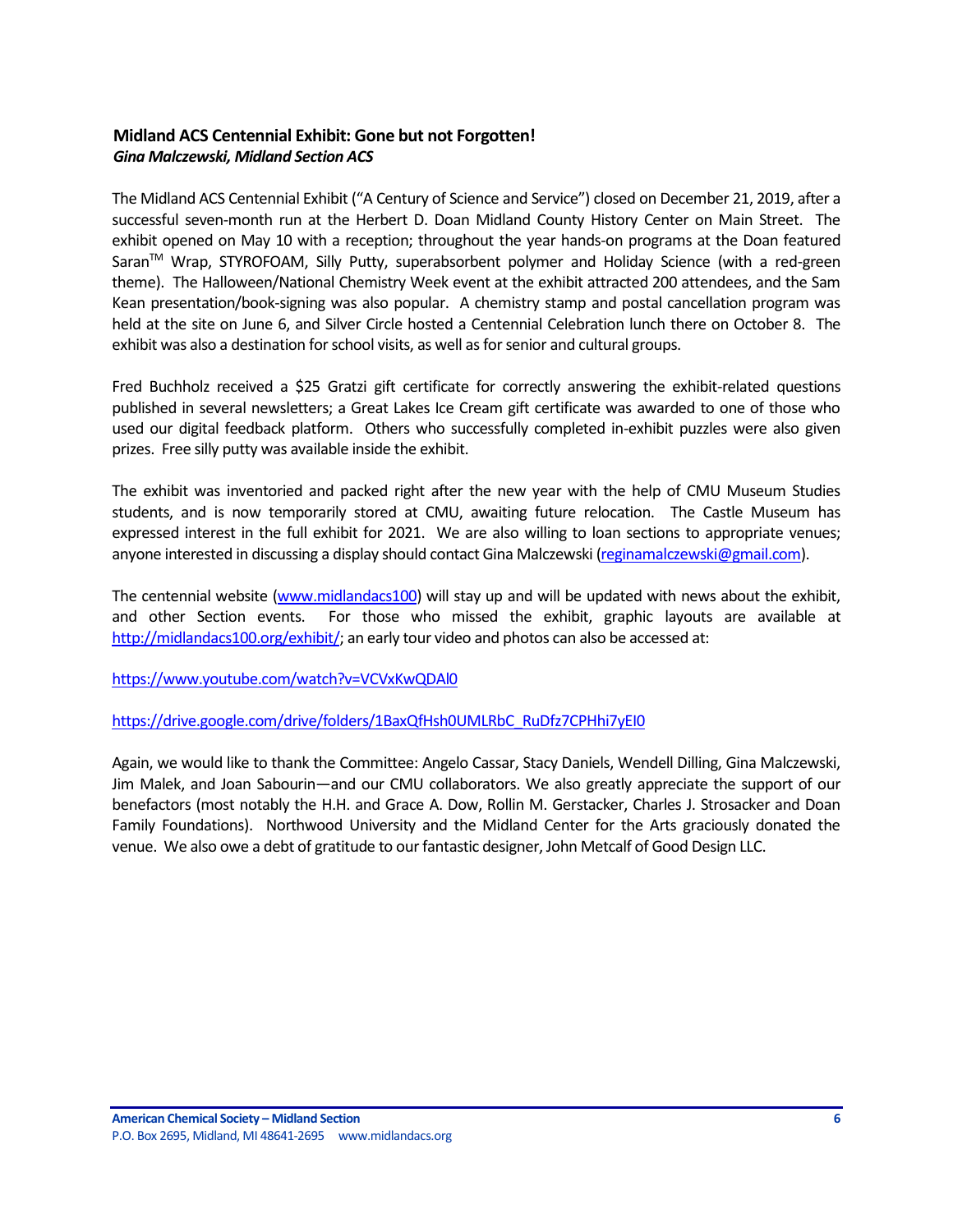

Third graders from Calvary Baptist Academy at the exhibit, showing off their free Silly Putty. Photo: Gina Malczewski



Overview of the Midland ACS history exhibit "A Century of Science and Service" Photo: ClearRiver Marketing Services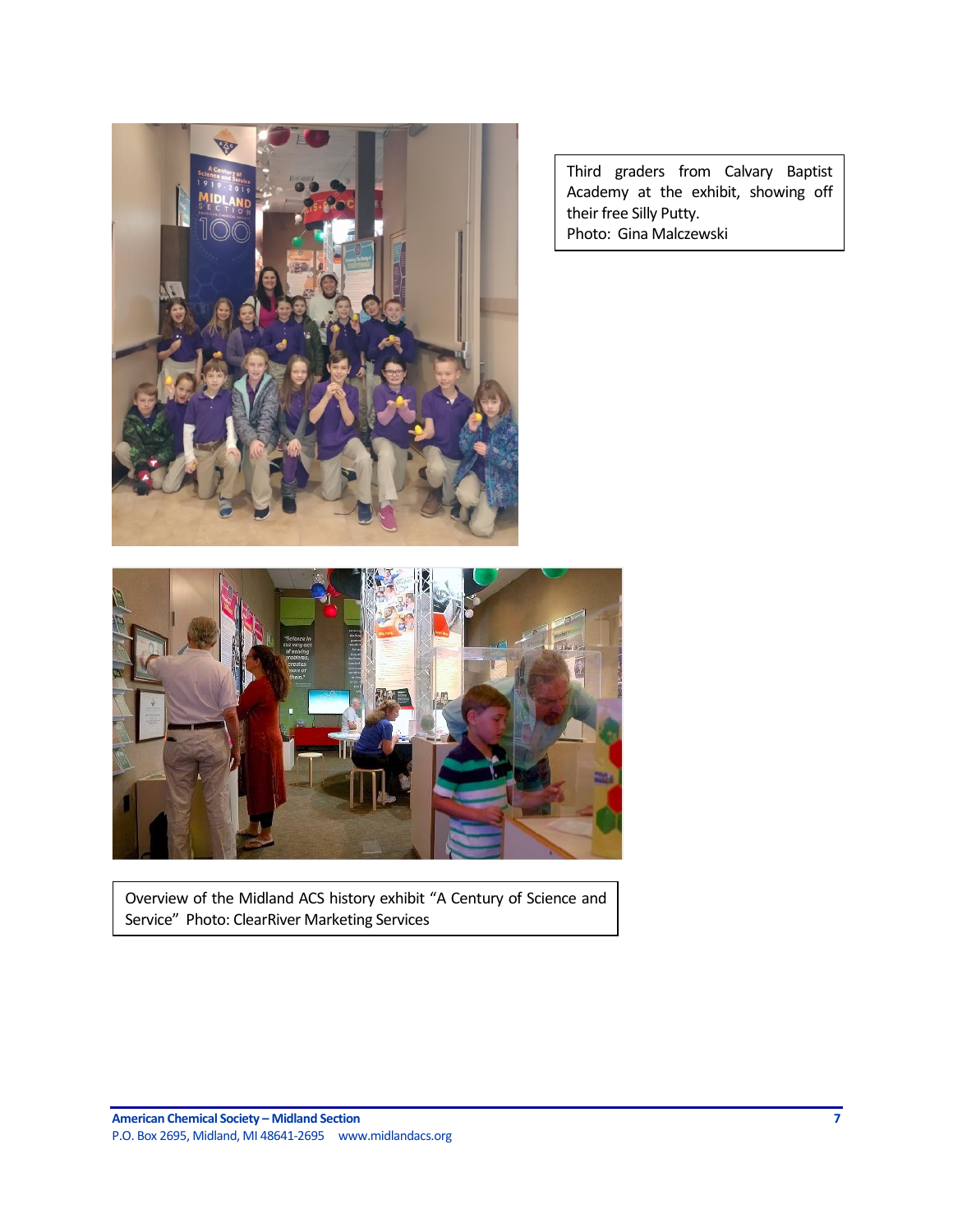# <span id="page-7-0"></span>**Announcing the 2020 Spring Awards Banquet and Call for Nominations** *Diana Deese, Awards Committee Chair, Midland Section ACS*

The date for the 29th annual American Chemical Society Midland Section Spring Awards Banquet has been set for Wednesday, May 6, at the Great Hall Banquet & Convention Center in Midland, when we will, again, be recognizing outstanding educators, volunteers, and colleagues that you will have graciously taken the time to nominate.

The awards banquet is a great way to connect with others in chemistry and the related sciences. We will recognize students and those in education and industry, … those who have gone before us, those who teach the next generation, and those who will be following in our footsteps. Please consider joining us for a night of good food and great fun!

The process of nominating is very easy. The minimum submission criteria for nominations are a quality nominating letter extolling the virtues of your nominee and supporting the criteria of the award, along with one supporting letter of recommendation (two letters are even better). Consider getting your colleagues together for lunch and putting together a packet. If you are in a managerial role and are worried about favoritism, consider nominating 2-3 qualified persons (you will remain anonymous, if required, and nominations are considered for three years). If you would like to be considered for an award, there is the option to self-nominate. If you are a parent, consider nominating your child's outstanding science or chemistry teacher, or a science volunteer you know.

It only takes about one hour to put together an award-winning letter and an additional 15 minutes soliciting supporting letters. Think of what it will mean to that person and how good you will feel about your good deed.

Nomination packets for all awards (except outstanding high school and collegiate awards) must, at a minimum, consist of a current resume or equivalent, and at least one supporting letter in addition to your letter of nomination, all stating why the nominee is deserving of the award with specific examples of professional involvement/growth, contributions to industry, and outside affiliations.

It is highly recommended that the nomination include a publications and patent list where applicable. Additional letters of support can come from students, parents, community members, and/or administrators. An example nomination letter can be requested from the awards chair via e-mail.

I have listed previous award recipients in the January issue of *The Midland Chemist* [\(January newsletter\)](https://secureservercdn.net/184.168.47.225/051.976.myftpupload.com/wp-content/uploads/2020/01/January-2020-Vol.-57-No.-1-Midland-Chemist.pdf), as nominees must not have received the award that they are being nominated for within the past 10 years.

Nominations not meeting the minimum requirements, and submissions received after the March 28, 2020 deadline, will not be considered.

For those of you sequestered in labs who feel you might not be able to attend unless you nominate someone, I say save the date and come on out for a night of food, fun, and fraternization! Watch for more detailed information right here in *The Midland Chemist*!

As always, contact me if you have any questions: Diana Deese, Midland Section ACS Awards Committee Chair [\(dkdeese@dow.com\)](mailto:dkdeese@dow.com).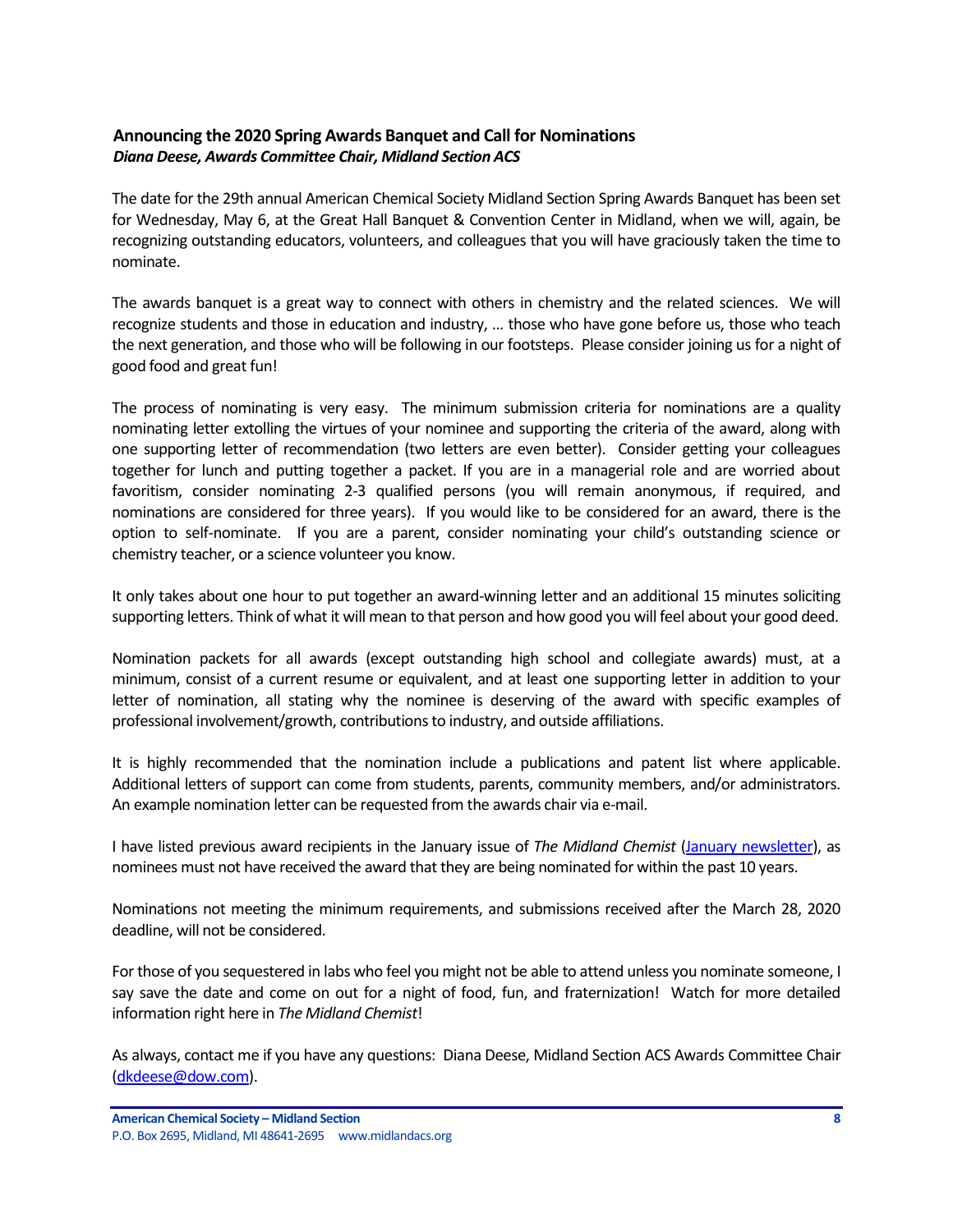# <span id="page-8-0"></span>**Call for Nominations: 2020 Teaching, Volunteer, Education, Chemical Sciences Awards** *Diana Deese, Awards Committee Chair, Midland Section ACS*

Each year, the Midland Section of the American Chemical Society presents awards to recognize outstanding achievement in the chemical sciences. Nominations for the 2020 awards are invited for the following areas:

- Outstanding Elementary Level Science Teaching
- Outstanding Middle Level Science Teaching
- Outstanding High School Chemistry Teaching
- Outstanding College Chemistry Teaching
- Science Education Volunteer of the Year
- Outstanding Achievement in the Promotion of Diversity in Chemistry, Related Sciences, and Engineering
- Outstanding Achievement and Promotion of the Chemical Sciences
- Outstanding Service to the American Chemical Society
- Outstanding Chemical Technician
- Outstanding High School / College Chemistry Students

## *Outstanding Science / Chemistry Teaching Awards*

Candidates for the teaching awards must be educators at schools in the five-county geographical area of the Midland Section: Bay, Gratiot, Isabella, Midland, and Saginaw Counties. One candidate will be recognized for their teaching contributions in each of the following categories: Elementary, Middle Level, High School, and College.

## *Science Education Volunteer of the Year*

The Science Education Volunteer of the Year award is presented to an individual who makes a substantial contribution to science learning in the Midland Section through voluntary efforts.

## *Outstanding Achievement in the Promotion of Diversity in Chemistry, Related Sciences, and Engineering*

This award recognizes a person or group residing in Midland, Bay, Saginaw, Isabella, or Gratiot County for outstanding achievement in enhancing the participation of under-represented groups in the study of chemistry, related sciences, and engineering. The nomination must come from a Midland Section ACS member. The criteria for this award include teaching, mentoring, serving as a role model, and active and sustained participation in organizations that support diversity which have had a demonstrable impact on the promotion of diversity in chemistry, related sciences, and engineering. Members of the Midland Section Minority Affairs Committee are ineligible to receive this award.

## *Outstanding Achievement and Promotion of the Chemical Sciences*

Each year the Midland Section honors an individual residing within the Section's geographical area who has demonstrated outstanding achievement and promotion of the chemical sciences. This award recognizes dedication and service to the chemical profession, but the recipient need not be an ACS member.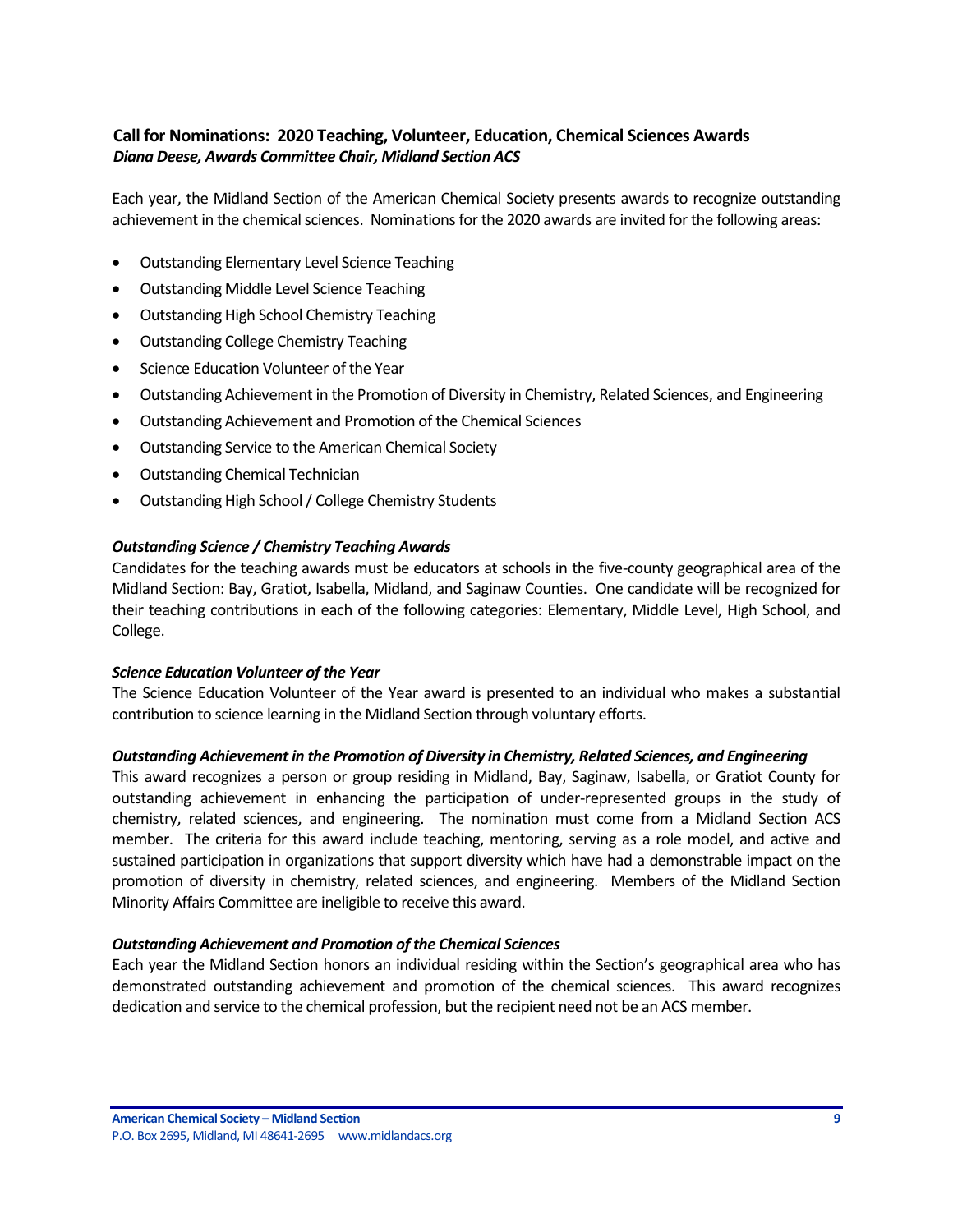#### *Outstanding Service to the American Chemical Society*

The Section sponsors an annual award to recognize outstanding service to the Midland Section of the ACS. This award recognizes achievement in the promotion of the goals and objectives of the Society. Nominees shall be members of the Midland Section. Nominations should include a history of service to the Midland Section, and supporting letters from fellow ACS members.

#### *Outstanding Chemical Technician*

The Section presents an annual Outstanding Chemical Technician Award to an individual who has demonstrated an extremely high degree of professionalism as a chemical technician. Nominees must have worked for five years as a chemical technician, or in a related field, and whose primary job includes conducting experimentation or correlating information to help solve chemical problems or discover new chemical knowledge. The nominee must have successfully completed a two-year post-high school level chemistry curriculum leading to an associate degree, the equivalent course in a baccalaureate program, or equivalent experience. Chemical technicians do not need to be an ACS member to be eligible for this award. Nominations should include outside affiliations. *Request the National ACS nomination form from the awards chair to nominate in this category.*

Recipients of all awards will be selected by the Awards Committee with the exception of the Outstanding Achievement and Promotion of the Chemical Sciences award which is submitted to the Midland Section ACS Executive Committee for approval. Nominators should write a letter indicating the award and describing the attributes of the candidate.

Nomination packets for all awards (except outstanding high school and collegiate awards) must, at a minimum, consist of a current resume or equivalent, and at least one supporting letter in addition to your letter of nomination, all stating why the nominee is deserving of the award with specific examples of professional involvement/growth, contributions to industry, and outside affiliations. It is highly recommended that the nomination include a publications and patent list where applicable. Additional letters of support can come from students, parents, community members, and/or administrators.

The deadline for nominations is Saturday, March 28, 2020. Nominations not meeting the minimum requirements, and submissions received after the March 28 deadline, will not be considered. Mail or fax submissions are acceptable; *electronic (e-mail) submissions are preferred*. All submissions must be accompanied by the name, position, address, and phone number of the nominator.

## *Outstanding High School / College Chemistry Students*

The Awards Committee also recognizes outstanding chemistry students at the high school and collegiate levels. Those students should be selected by their respective departments, and their names forwarded to the Awards Committee using the form attached to this call for nominations. One selection per school; no supporting letters are needed.

Award recipients as well as Chemistry Olympiad winners and Fifty/Sixty/Seventy Year ACS Members will be honored at the 2020 ACS Spring Recognition Dinner at the Great Hall Banquet & Convention Center, in Midland, on Wednesday evening, May 6, 2020.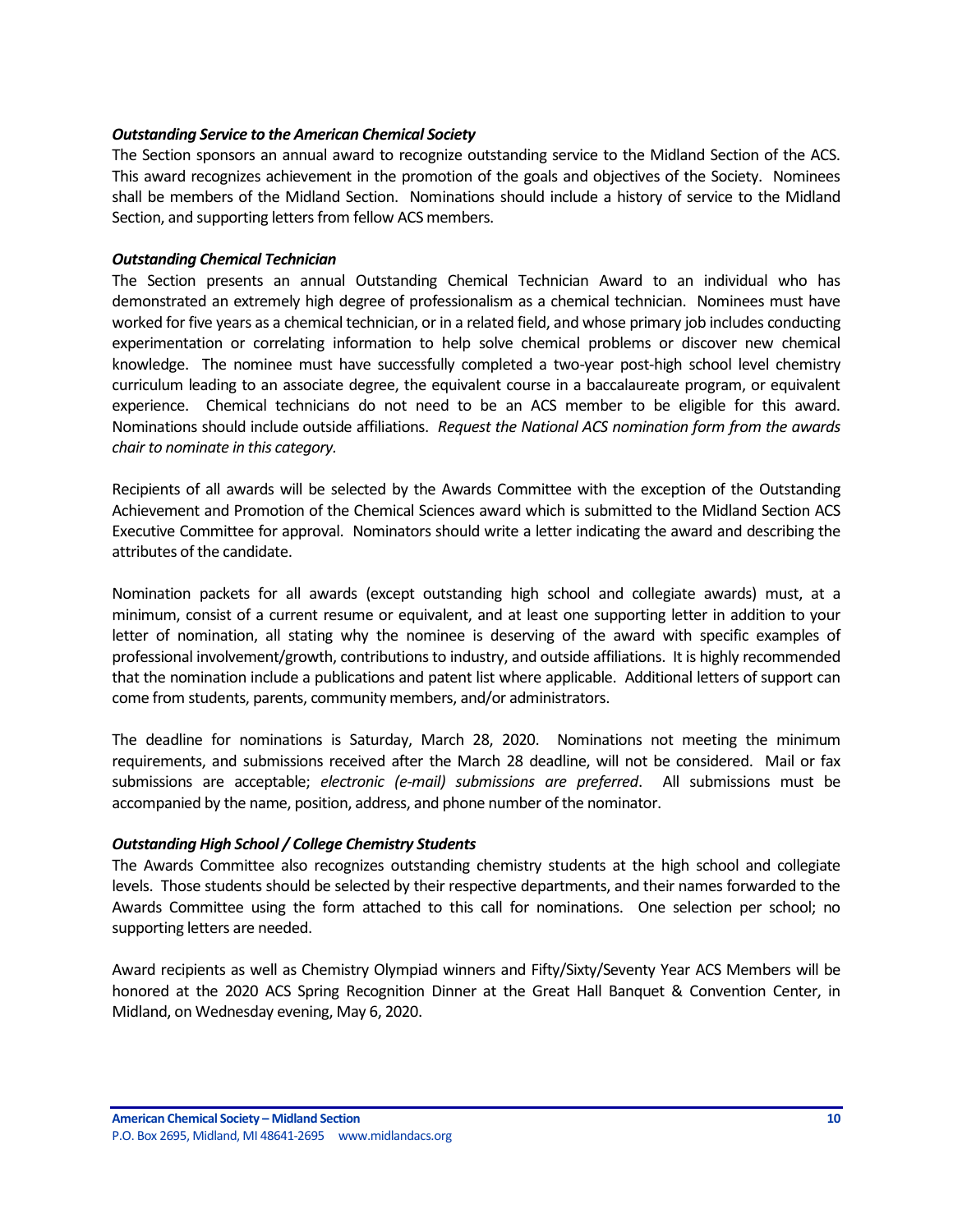The Awards Committee greatly appreciates the efforts involved in nominating someone, and wishes to thank you for helping to recognize deserving students, colleagues, and educators in our local section. Please pass this information along to anyone involved in our local science programs!

Now that you realize how exciting it is to nominate someone at the local level and you want to do more, I invite you to peruse the veritable cornucopia of awards the American Chemical Society offers at the national level. I have listed the web addresses where you can find out more information relative to each award and the criteria for nomination. Now is the time to begin nominations for National ACS awards for 2020-2021 as most annual reviews have a deadline of around November 1.

For example nominations or more detail on any award, please contact Diana Deese. *Electronic submissions are acceptable and preferred*.

Diana K. Deese, Chair, Midland Section ACS Awards Committee Phone: (989) 636-9915, E-mail[: dkdeese@dow.com](mailto:dkdeese@dow.com) o[r awards@midlandacs.org](mailto:awards@midlandacs.org)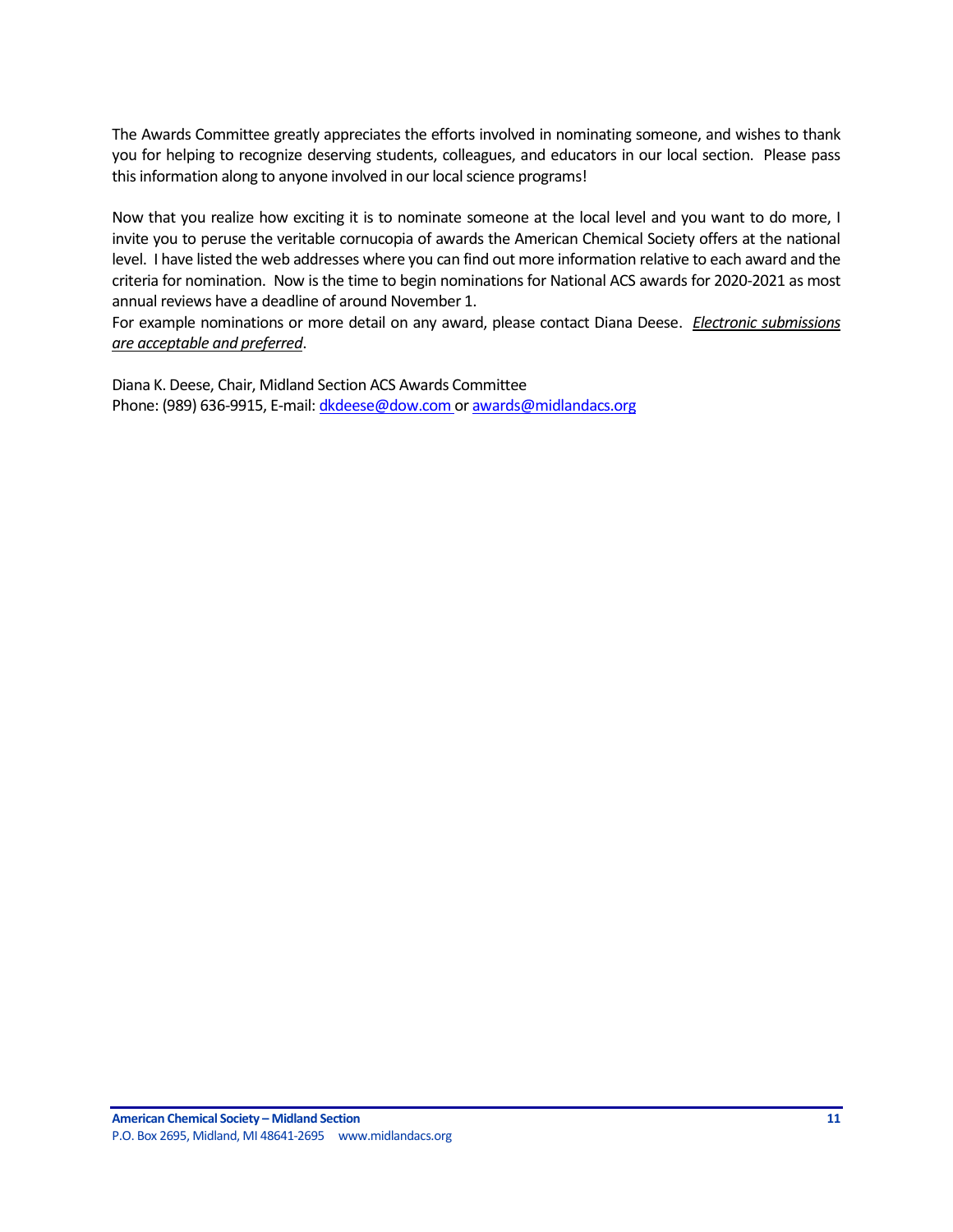

# **American Chemical Society – Midland Section**

# **Nomination Form for 2020 Outstanding High School / Collegiate Chemistry Student**

*(Note: One nominee per school, please)*

| Dept. Chair or other Nominator: National Contract of the Contract of the Contract of the Contract of the Contract of the Contract of the Contract of the Contract of the Contract of the Contract of the Contract of the Contr |
|--------------------------------------------------------------------------------------------------------------------------------------------------------------------------------------------------------------------------------|
|                                                                                                                                                                                                                                |
|                                                                                                                                                                                                                                |
|                                                                                                                                                                                                                                |
|                                                                                                                                                                                                                                |
| (Indicate) (Please print legibly)                                                                                                                                                                                              |
|                                                                                                                                                                                                                                |
|                                                                                                                                                                                                                                |
|                                                                                                                                                                                                                                |
| Student's career/postgraduate plans (if known):                                                                                                                                                                                |
|                                                                                                                                                                                                                                |
|                                                                                                                                                                                                                                |
| Please return this form to the following address no later than March 28, 2020:                                                                                                                                                 |

Diana K. Deese, ACS Awards Committee Chair, Midland Section Phone: (989) 636-9915 E-mail: [dkdeese@dow.com](mailto:dkdeese@dow.com)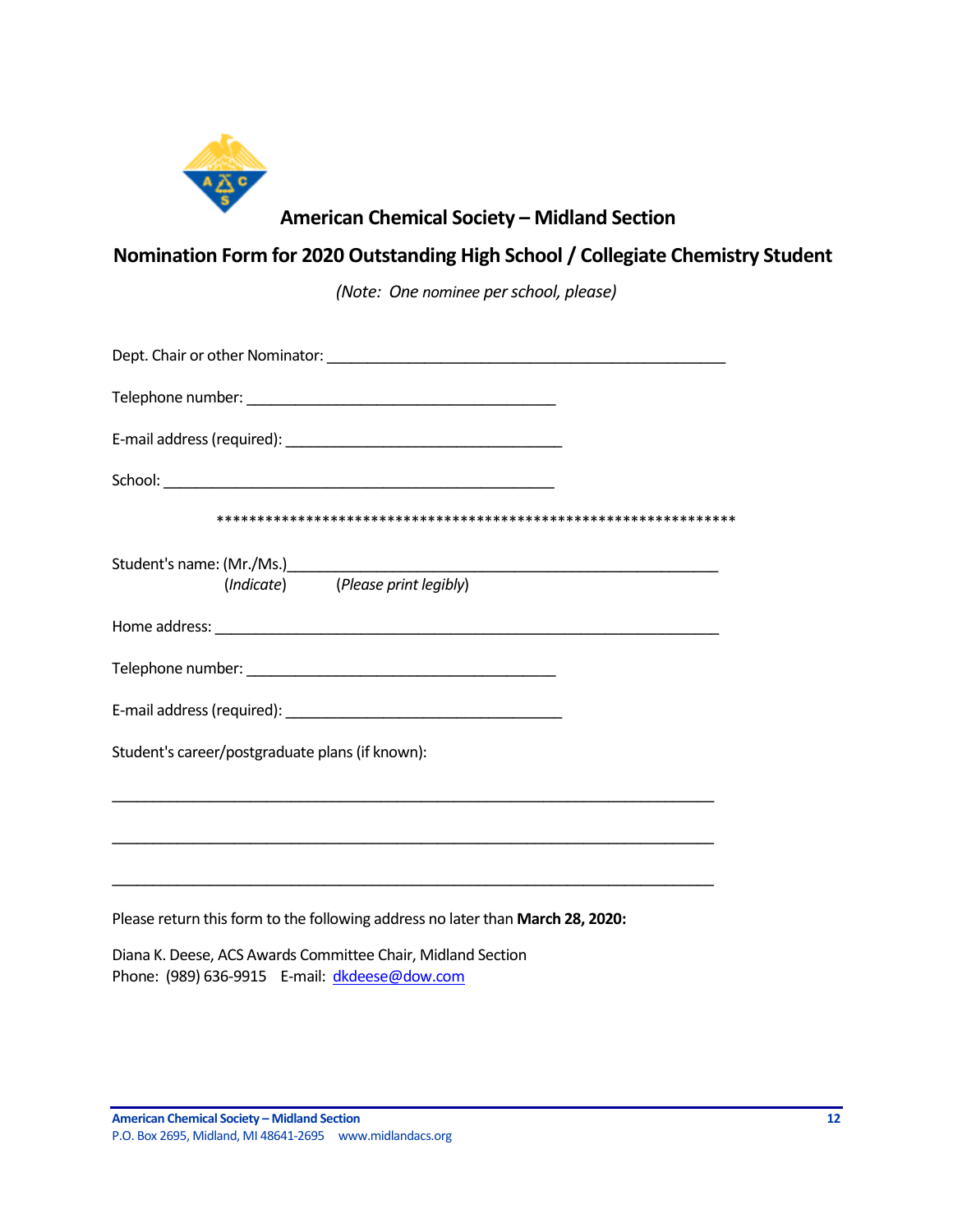# <span id="page-12-0"></span>**In Past Issues of** *The Midland Chemist Wendell L. Dilling, Director and Historian, Midland Section ACS*



## **From these volumes . . .**

# **50 Years Ago**, *The Midland Chemist* **1970**, *7*, No. 2, 4.

In *Highlights from Midland Section Board of Directors Meeting - December 17, 1969 compiled from Meeting* Minutes written by Dr. C. Elmer Wymore, Secretary: "At least 1300 people attended the 1969 Fall Scientific Meeting with many of these people coming from outside Dow and Dow Corning. The automotive industry contributed 225 attendees. The exhibits were viewed by 3300, and the symposium on pollution was attended heavily. It was reported that the Mid-Michigan Society of Automotive Engineers is interested in a joint meeting."

## **40 Years Ago**, *The Midland Chemist* **1980**, *17*, No. 1, 210.

In *Journal Studies Seek Reader Responses* by Wendell L. Dilling, Councilor, 1701 Building, The Dow Chemical Company, Midland, Michigan 48640, Phone: 636-3984 (business) or 631-1621 (home): "SCOP (Society Committee on Publications) voted to not publish a condensed version of the Journal of the American Chemical Society. This version would have contained the full communications to the editor and only the abstracts of the full articles. This condensation, which would have been published in addition to the present full version, has been under study for a couple years. The major arguments against the condensed version were a perceived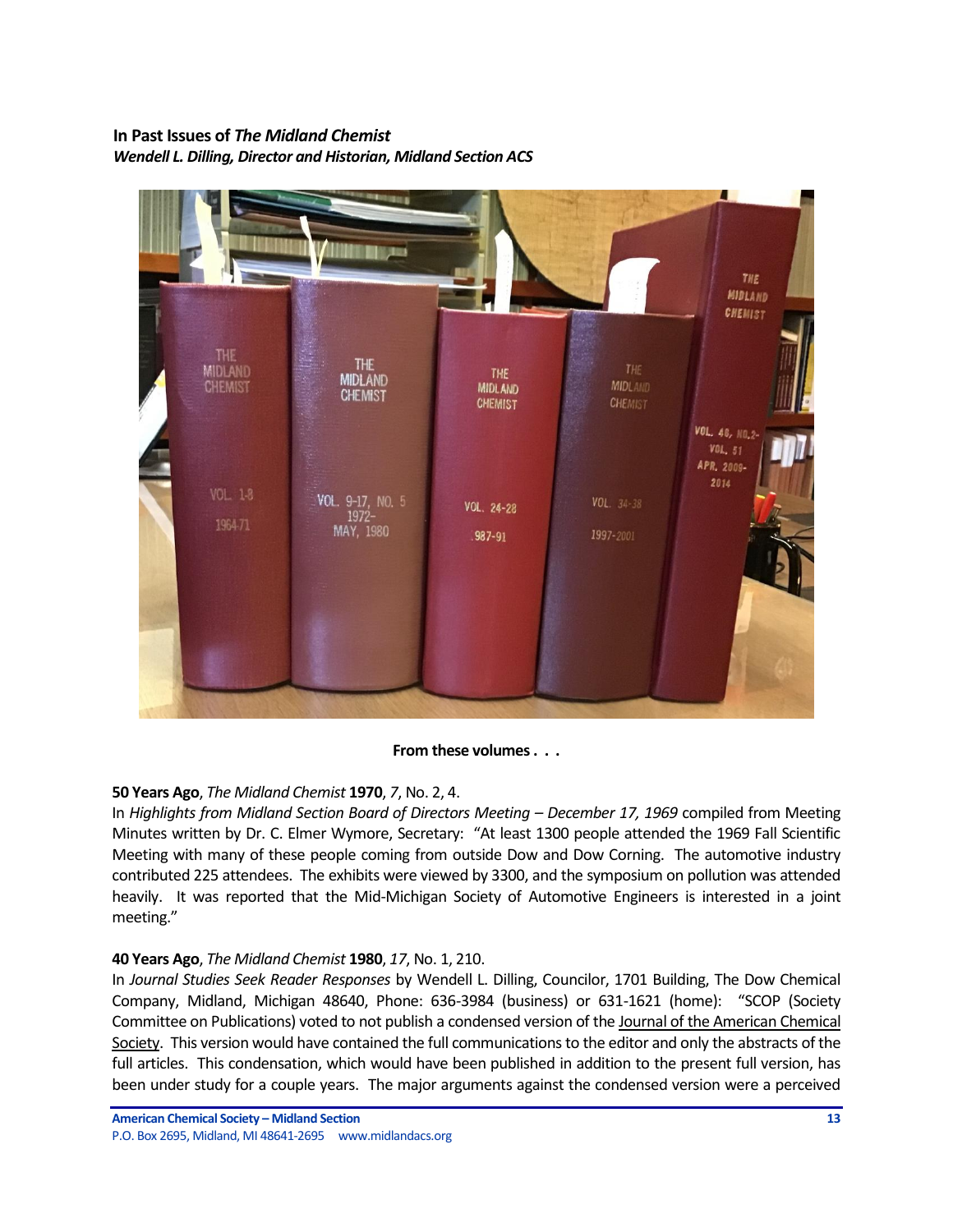enhancement of the status of communication papers at the expense of full papers and shift of subscribers from the full to the condensed version. This situation could lead to a decline in the number of full papers submitted so that the journal might eventually contain only communications."

## **30 Years Ago**, *The Midland Chemist* **1990**, *27*, No. 1, 2.

In *XXIII Organosilicon Symposium*: "The XXIII Organosilicon Symposium will be hosted by Dow Corning Corporation on April 20-21, 1990 in Midland. The meeting will concern recent advances in organosilicon chemistry. In addition, John Speier, a Dow Corning Senior Scientist, will be honored as the recipient of the 1990 Kipping Award for his pioneering work in organofunctional silane chemistry.

The scientific sessions are scheduled for two full days, beginning at 9 a.m. on Friday, April 20 and ending with the symposium banquet at 7:00 p.m. on Saturday, April 21. The banquet fee is included in the cost of registration."

## **20 Years Ago**, *The Midland Chemist* **2000**, *37*, No. 1, 3.

In *Sci-Fest: The Story of a Successful Community Education Program* by Ann Birch: "Scientists have struggled for many years to find ways to bring science to the public. How can we help others understand science well enough so they do not fear it? How do we combat "junk science"? How do we give the public the tools they need to make rational decisions on science issues? The answer, of course, is education. And education is what Sci-Fest is all about showing kids and their parents that science isn't just for scientists. Science is the entire world around us from the water we drink, to the switch that turns the lights on, to the plastic incubators that protect tiny newborns."

## **10 Years Ago**, *The Midland Chemist* **2010**, *47*, No. 1, 5.

In *Kids & Chemistry: Upcoming Events* by Lisa Thackery, Outreach Group, Kids & Chemistry: *"*Kids & Chemistry has already lined up a busy schedule for 2010 with new requests still coming in. We definitely need volunteers interested in helping out at events or even running science demos at schools and community outreach programs. Many activities would only require a one-time commitment for one hour. Please continue to check the calendar on the Midland Section website [\(www.midlandacs.org\)](http://www.midlandacs.org/) for dates and venues being planned and contact the folks below if you would like to become involved:

[Gina.Malczewski@dowcorning.com](mailto:Gina.Malczewski@dowcorning.com) [Lisa.Thackery@dowcorning](mailto:Lisa.Thackery@dowcorning)"

# <span id="page-13-0"></span>**Upcoming Dates, Events, and Other Updates**

- February 3 (7:00 8:00 PM) Midland Section ACS Board meeting, MCFTA Board Room (in person), or via a WebEx conference call connection at [Midland Section WebEx Board Meeting February 2020,](https://dow.webex.com/webappng/sites/dow/meeting/info/147368882886185057?MTID=mf57d629d657a6a0e76e5f37a37a5e099) phone number: 989-633-1166.
- February 11 (7:00 PM) Women's STEM Night celebrating International Day of Women and Girls in Science. MCFTA Founders Room. All are invited. Event is free. Doors open at 6:00 PM with hands-on activities, panel discussion begins at 7:00 PM. Click [https://www.mcfta.org/event/womens-stem](https://www.mcfta.org/event/womens-stem-night/e27548/)[night/e27548/f](https://www.mcfta.org/event/womens-stem-night/e27548/)or additional information.
- March 1 Nominations are due for ACS Fellows. More information can be found on the ACS website at [https://www.acs.org/content/acs/en/funding-and-awards/fellows.html.](https://www.acs.org/content/acs/en/funding-and-awards/fellows.html) Potential nominations should be submitted to Mark Jones at acs mj@mjphd.net before March 1.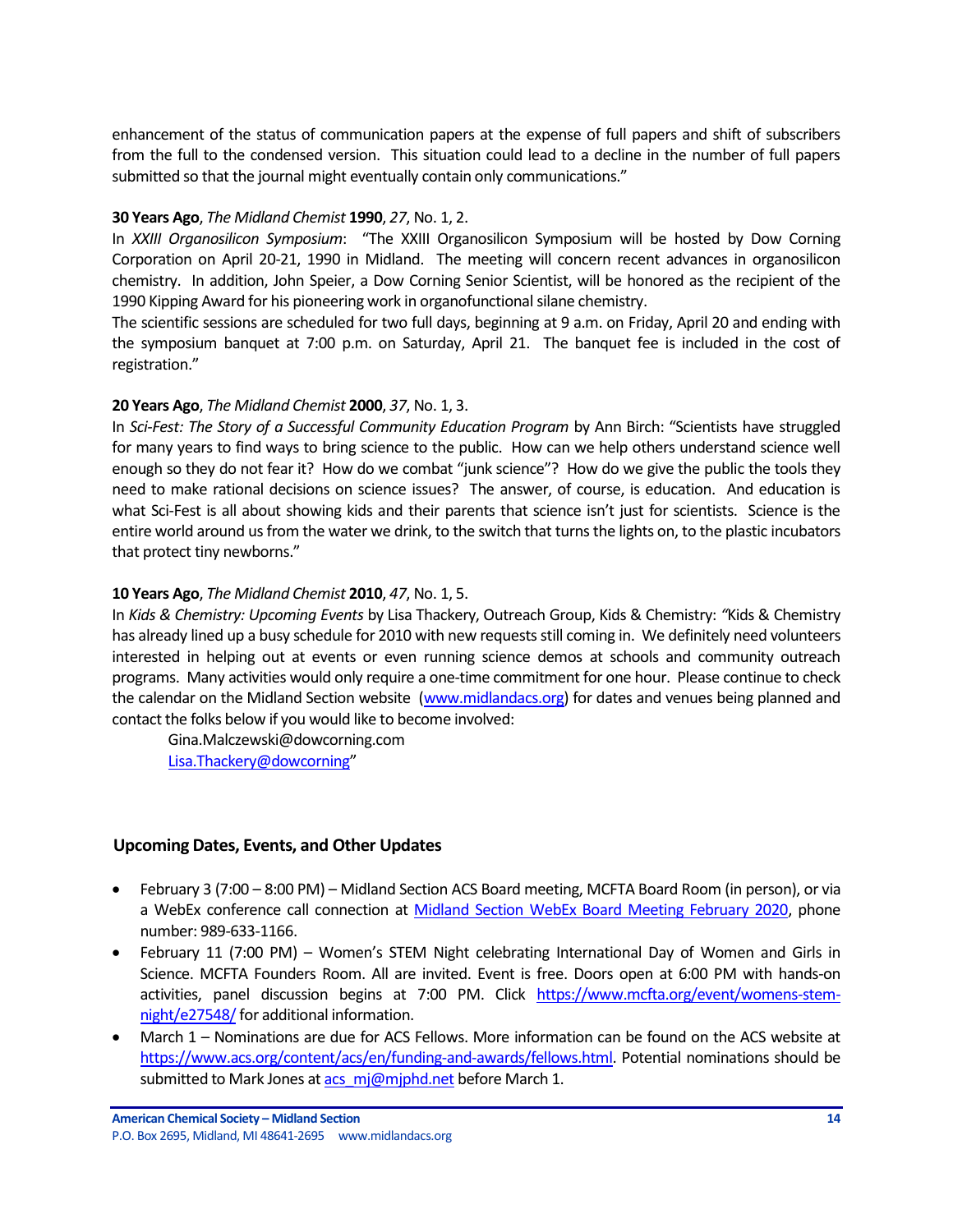- March 2 (7:00 8:00 PM) Midland Section ACS Board meeting, MCFTA Board Room (in person), or via a WebEx conference call connection at [Midland Section WebEx Board Meeting March 2020,](https://dow.webex.com/webappng/sites/dow/meeting/info/147369060224504746?MTID=m78a8d57fb6938a51f77ac48717ac8ec9) phone number: 989-633-1166.
- March 22 26, 2020 (Save the Date) Spring 2020 National ACS Meeting & Exposition, Philadelphia, PA. Meeting theme – *Macromolecular Chemistry: The Second Century*. For more information, please see [https://www.acs.org/content/acs/en/meetings/national-meeting.html.](https://www.acs.org/content/acs/en/meetings/national-meeting.html)
- March 28 **Deadline for Midland Section ACS Spring Awards nominations** to honor outstanding educators, volunteers, and colleagues. For more information, contact Diana Deese, Midland Section ACS Awards Committee Chair, a[t dkdeese@dow.com](mailto:dkdeese@dow.com) or 989-636-9915.
- April 6 (7:00 8:00 PM) Midland Section ACS Board meeting, Central Michigan University (in person, specific location TBD), or via a WebEx conference call connection at Midland Section WebEx Board [Meeting April 2020,](https://dow.webex.com/webappng/sites/dow/meeting/info/147369092218655717?MTID=m4dc31bbe6645d5f7f0f29c969b418891) phone number: 989-633-1166.
- April 19 50th anniversary of Earth Day. For more information or questions, please contact Gina Malczewski at [reginamalczewski@gmail.com.](mailto:reginamalczewski@gmail.com)
- May 4 (7:00 8:00 PM) Midland Section ACS Board meeting, MCFTA Board Room (in person), or via a WebEx conference call connection at [Midland Section WebEx Board Meeting May 2020,](https://dow.webex.com/webappng/sites/dow/meeting/info/147369119023403198?MTID=m97c16758c795093aaa8840be9a9484f3) phone number: 989-633-1166.
- May 6 (Save the Date, Evening Program) Midland Section ACS Spring Awards Banquet, Great Hall Banquet & Convention Center, 5121 Bay City Road, Midland. For more information, contact Diana Deese, Midland Section ACS Awards Committee Chair, a[t dkdeese@dow.com](mailto:dkdeese@dow.com) or 989-636-9915.
- May 27 29, 2020 (Save the Date) 2020 ACS Central Regional Meeting, Columbus, OH. For more information, please se[e https://www.acs.org/content/acs/en/meetings/regional/central.html.](https://www.acs.org/content/acs/en/meetings/regional/central.html)
- June 1 (7:00 8:00 PM) Midland Section ACS Board meeting, MCFTA Board Room (in person), or via a WebEx conference call connection at [Midland Section WebEx Board Meeting June 2020,](https://dow.webex.com/webappng/sites/dow/meeting/info/147369764857090207?MTID=m6d5b883f8b8a0cccbb56f34737466537) phone number: 989-633-1166.
- August 3 (7:00 8:00 PM) Midland Section ACS Board meeting, MCFTA Board Room (in person), or via a WebEx conference call connection at [Midland Section WebEx Board Meeting August 2020,](https://dow.webex.com/webappng/sites/dow/meeting/info/147369865088373225?MTID=m9e575e5b99b945a631d5e929d4c9b94e) phone number: 989-633-1166.
- August 16-20 (Save the Date) Fall 2020 National ACS Meeting & Exposition, San Francisco, CA. Meeting theme – Moving Chemistry from Bench to Market. For more information, and to submit an abstract, please se[e https://www.acs.org/content/acs/en/meetings/national-meeting/abstract-submission.html.](https://www.acs.org/content/acs/en/meetings/national-meeting/abstract-submission.html)
- September 8 (7:00 8:00 PM) Midland Section ACS Board meeting, MCFTA Board Room (in person), or via a WebEx conference call connection at [Midland Section WebEx Board Meeting September](https://dow.webex.com/webappng/sites/dow/meeting/info/147369910636417826?MTID=m8efde4d24b3170a04b675077a31db6ff) 2020, phone number: 989-633-1166. **Please note: This Board meeting is being held on Tuesday evening, not the usual Monday evening.**
- October 5 (7:00 8:00 PM) Midland Section ACS Board meeting, MCFTA Board Room (in person), or via a WebEx conference call connection at [Midland Section WebEx Board Meeting October](https://dow.webex.com/webappng/sites/dow/meeting/info/147369963561194403?MTID=m4433e125aba5a6c26b6e32d347ffc7bf) 2020, phone number: 989-633-1166.
- November 2 (7:00 8:00 PM) Midland Section ACS Board meeting, MCFTA Board Room (in person), or via a WebEx conference call connection a[t Midland Section WebEx Board Meeting November](https://dow.webex.com/webappng/sites/dow/meeting/info/147370014930932607?MTID=me1a04d08b255f6ca75034382b9c32601) 2020, phone number: 989-633-1166.
- December 7 (7:00 8:00 PM) Midland Section ACS Board meeting, MCFTA Board Room (in person), or via a WebEx conference call connection at [Midland Section WebEx Board Meeting December](https://dow.webex.com/webappng/sites/dow/meeting/info/147370068640043188?MTID=m2ecd52d22a6ec33abe1a2ba613bc7492) 2020, phone number: 989-633-1166.